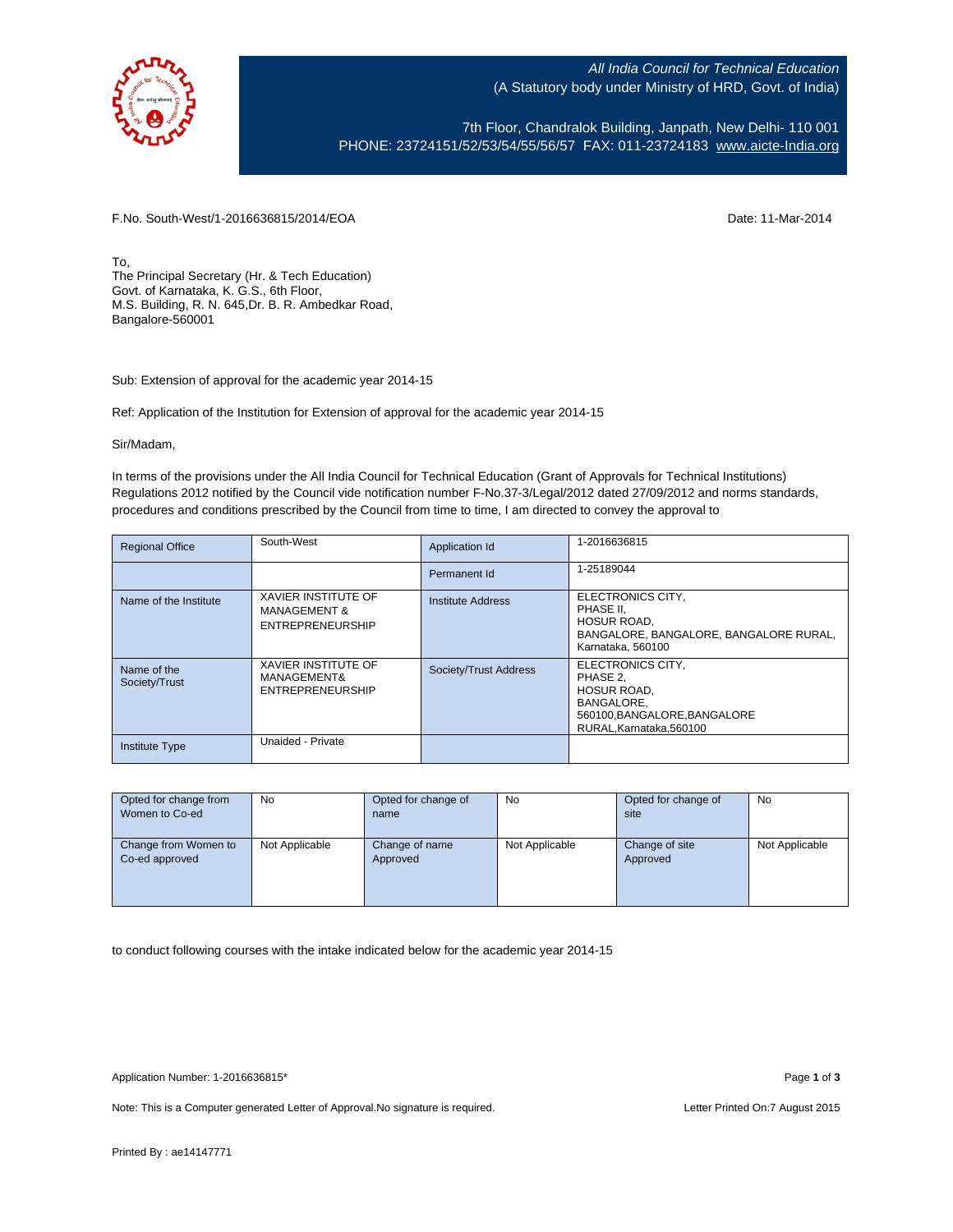## All India Council for Technical Education (A Statutory body under Ministry of HRD, Govt. of India)



7th Floor, Chandralok Building, Janpath, New Delhi- 110 001 PHONE: 23724151/52/53/54/55/56/57 FAX: 011-23724183 [www.aicte-India.org](http://www.aicte-india.org/)

| Application Id: 1-2016636815<br>Program | <b>Shift</b> | Level                                          | Course                                                  | Time<br><b>Full/Part</b>   | <b>Affiliating Body</b> | 4<br>$2013 - 1$<br>Intake | 흐<br>ಠ<br>Approve<br>Intake<br>14-15 | status<br>Approval<br>$\overline{g}$ | status<br>Approval<br>PIO | ollaboration<br>status<br>ပ<br>Foreign C<br>Approval |
|-----------------------------------------|--------------|------------------------------------------------|---------------------------------------------------------|----------------------------|-------------------------|---------------------------|--------------------------------------|--------------------------------------|---------------------------|------------------------------------------------------|
| <b>MANAGEMEN</b>                        | 1st<br>Shift | <b>POST</b><br>GRADUA<br>TE.<br><b>DIPLOMA</b> | <b>POST GRADUATE</b><br>DIPLOMA IN<br><b>MANAGEMENT</b> | <b>FULL</b><br><b>TIME</b> | None,                   | 180                       | 180                                  | <b>NA</b>                            | <b>NA</b>                 | N                                                    |

• Validity of the course details may be verified at www.aicte-india.org>departments>approvals

The above mentioned approval is subject to the condition that XAVIER INSTITUTE OF MANAGEMENT & ENTREPRENEURSHIP shall follow and adhere to the Regulations, guidelines and directions issued by AICTE from time to time and the undertaking / affidavit given by the institution along with the application submitted by the institution on portal.

In case of any differences in content in this Computer generated Extension of Approval Letter, the content/information as approved by the Executive Council / General Council as available on the record of AICTE shall be final and binding.

Strict compliance of Anti-Ragging Regulation:- Approval is subject to strict compliance of provisions made in AICTE Regulation notified vide F. No. 37-3/Legal/AICTE/2009 dated July 1, 2009 for Prevention and Prohibition of Ragging in Technical Institutions. In case Institution fails to take adequate steps to Prevent Ragging or fails to act in accordance with AICTE Regulation or fails to punish perpetrators or incidents of Ragging, it will be liable to take any action as defined under clause 9(4) of the said Regulation.

> **(Dr. Kuncheria P. Isaac)** Member Secretary, AICTE

Copy to:

- **1. The Regional Officer,** All India Council for Technical Education Health Centre Building Bangalore University Campus Bangalore - 560 009, Karnataka
- **2. The Director Of Technical Education,** Karnataka
- **4. The Principal / Director,** XAVIER INSTITUTE OF MANAGEMENT & ENTREPRENEURSHIP ELECTRONICS CITY, PHASE II, HOSUR ROAD,

Application Number: 1-2016636815\* Page **2** of **3**

Note: This is a Computer generated Letter of Approval.No signature is required. Letter Printed On:7 August 2015